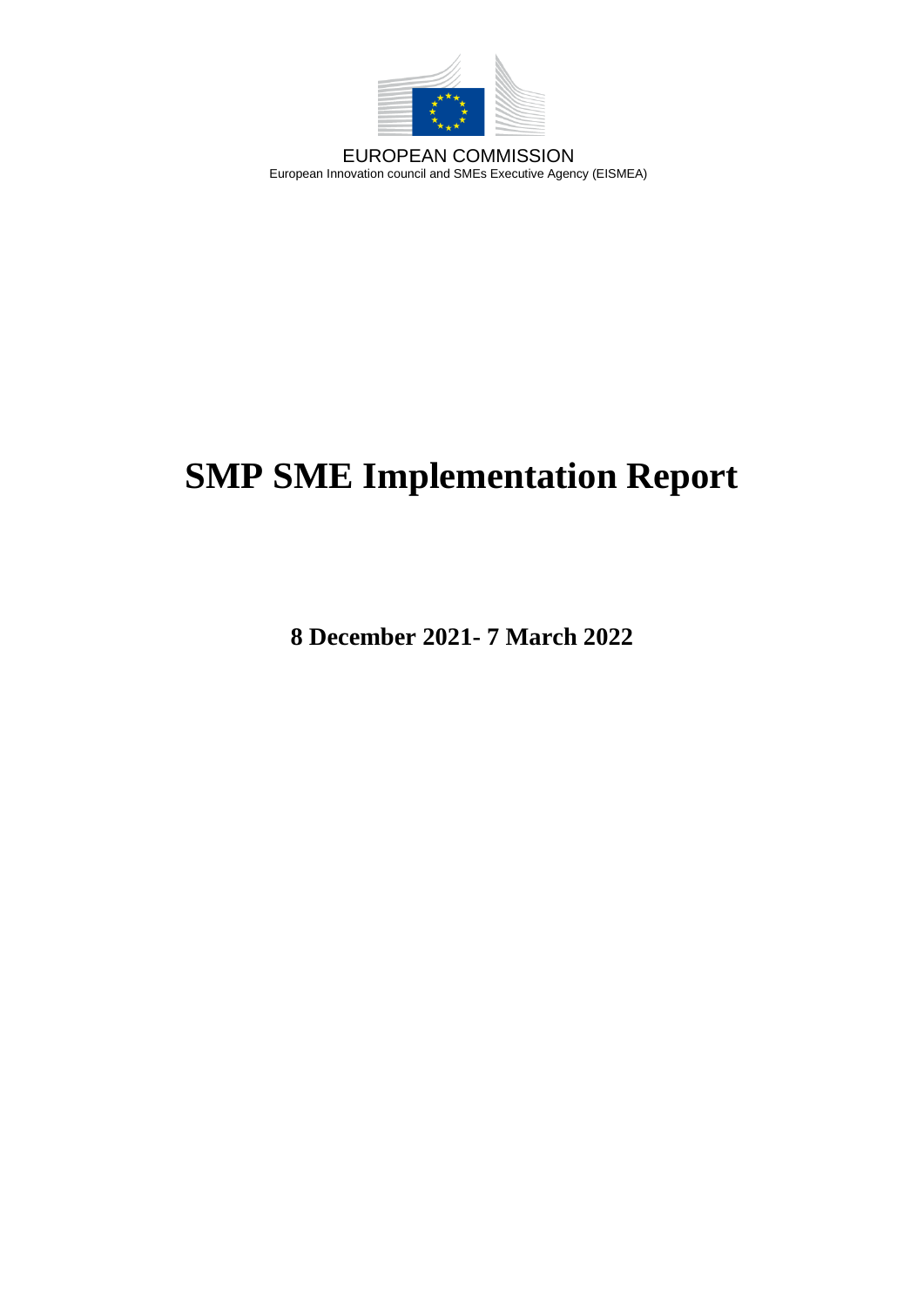## Contents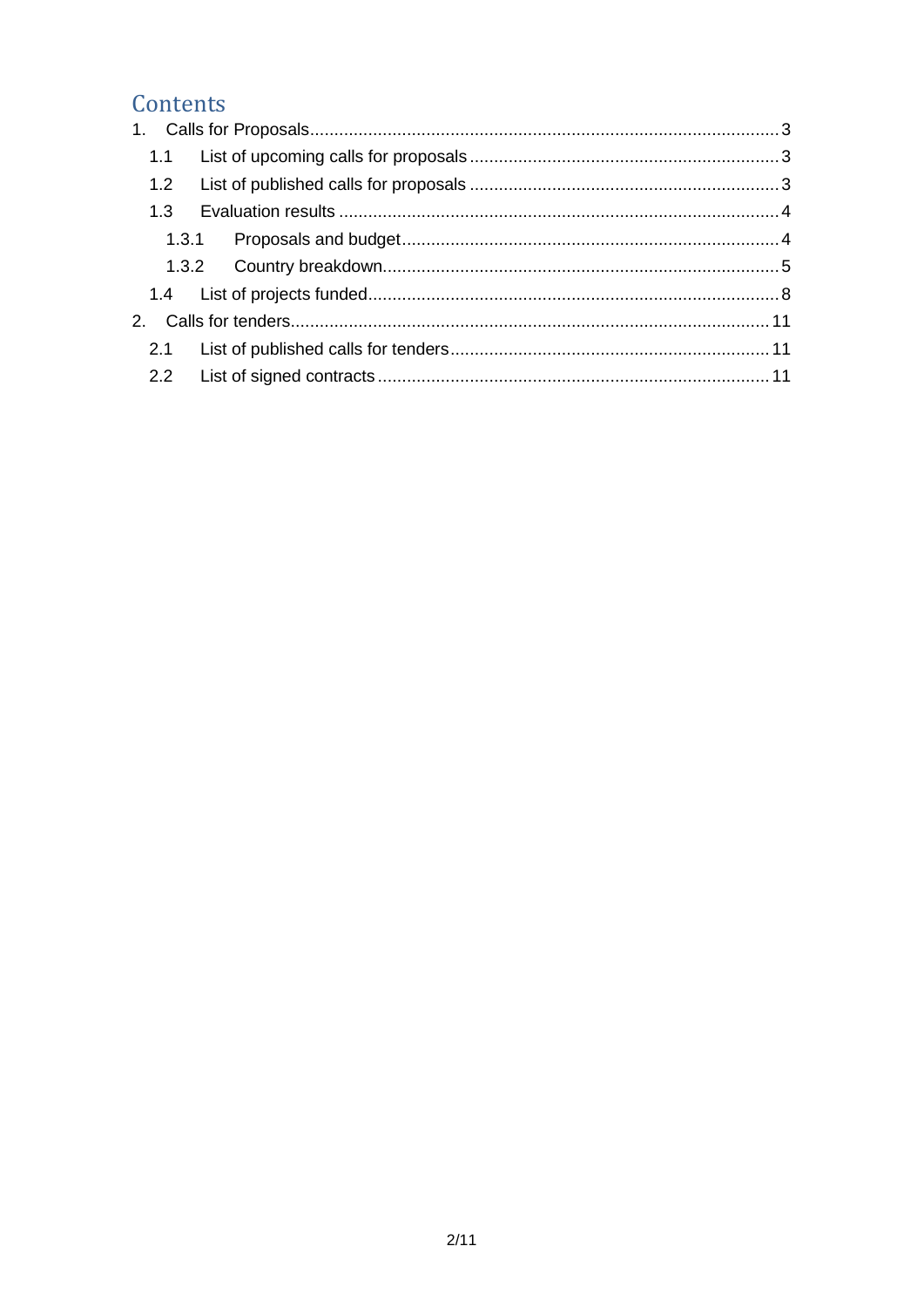## <span id="page-2-0"></span>1. Calls for Proposals

## <span id="page-2-1"></span>1.1List of upcoming calls for proposals

| <b>ABAC</b> ref.       | <b>Call Id</b>                    | <b>Call title</b>                                                                                                              | <b>Publication</b><br>date |
|------------------------|-----------------------------------|--------------------------------------------------------------------------------------------------------------------------------|----------------------------|
| GRO-SME-21-<br>12196   | SMP-COSME-2021-<br><b>EYE</b>     | Erasmus for Young Entrepreneurs                                                                                                | 16/03/2022                 |
| $GRO-SME-22-$<br>12745 | SMP-COSME-2022-<br><b>TOURSME</b> | Sustainable growth and building<br>resilience in tourism $-$ empowering<br>support to SMEs to carry out the<br>twin transition | 30/06/2022                 |
| GRO-SME-22-<br>13028   | SMP-COSME-2022-<br><b>SEE</b>     | Greening SMEs in the proximity<br>social economy ecosystem<br>and<br>through transnational co-operation                        | 15/09/2022                 |

## <span id="page-2-2"></span>1.2List of published calls for proposals

| <b>ABAC</b><br>ref.        | <b>Call Id</b>                                         | <b>Call title</b>                                                                            | <b>Publication</b><br>date | <b>Submission</b><br>deadline | <b>Status</b>                                                            |
|----------------------------|--------------------------------------------------------|----------------------------------------------------------------------------------------------|----------------------------|-------------------------------|--------------------------------------------------------------------------|
| GRO-<br>$SME-21-$<br>12192 | SMP-<br><b>COSME-</b><br>2021-EEN                      | Enterprise<br>Europe<br><b>Network</b>                                                       | 11/05/2021                 | $11/08/21$ $(1st$<br>cut-off) | Project<br>under<br>implementation/<br>Grant<br>Agreement<br>Preparation |
|                            |                                                        |                                                                                              |                            | 15/12/2021<br>$(2nd cut-off)$ | Grant<br>Agreement<br>Preparation                                        |
|                            |                                                        |                                                                                              |                            | 27/04/2022<br>(3rd cut-off)   | Published                                                                |
| GRO-<br>$SME-21-$<br>12586 | SMP-<br><b>COSME-</b><br>2021-HOUS                     | Affordable Housing<br>Initiative                                                             | 15/07/21                   | 20/10/21                      | Project<br>under<br>implementation                                       |
| GRO-<br>$SME-21-$<br>12085 | SMP-<br><b>COSME-</b><br>$2021 -$<br><b>RESILIENCE</b> | Social economy and<br>local green deals<br>supporting SMEs to<br>become<br>more<br>resilient | 16/09/2021                 | 24/11/2021                    | Grant<br>Agreement<br>Preparation                                        |
| GRO-<br><b>SME-21-</b>     | SMP-<br>COSME-<br>$2021 -$                             | Joint<br>Cluster<br>Initiatives<br>(EUROCLUSTERS)                                            | 29/09/2021                 | 07/12/2021                    | Under evaluation                                                         |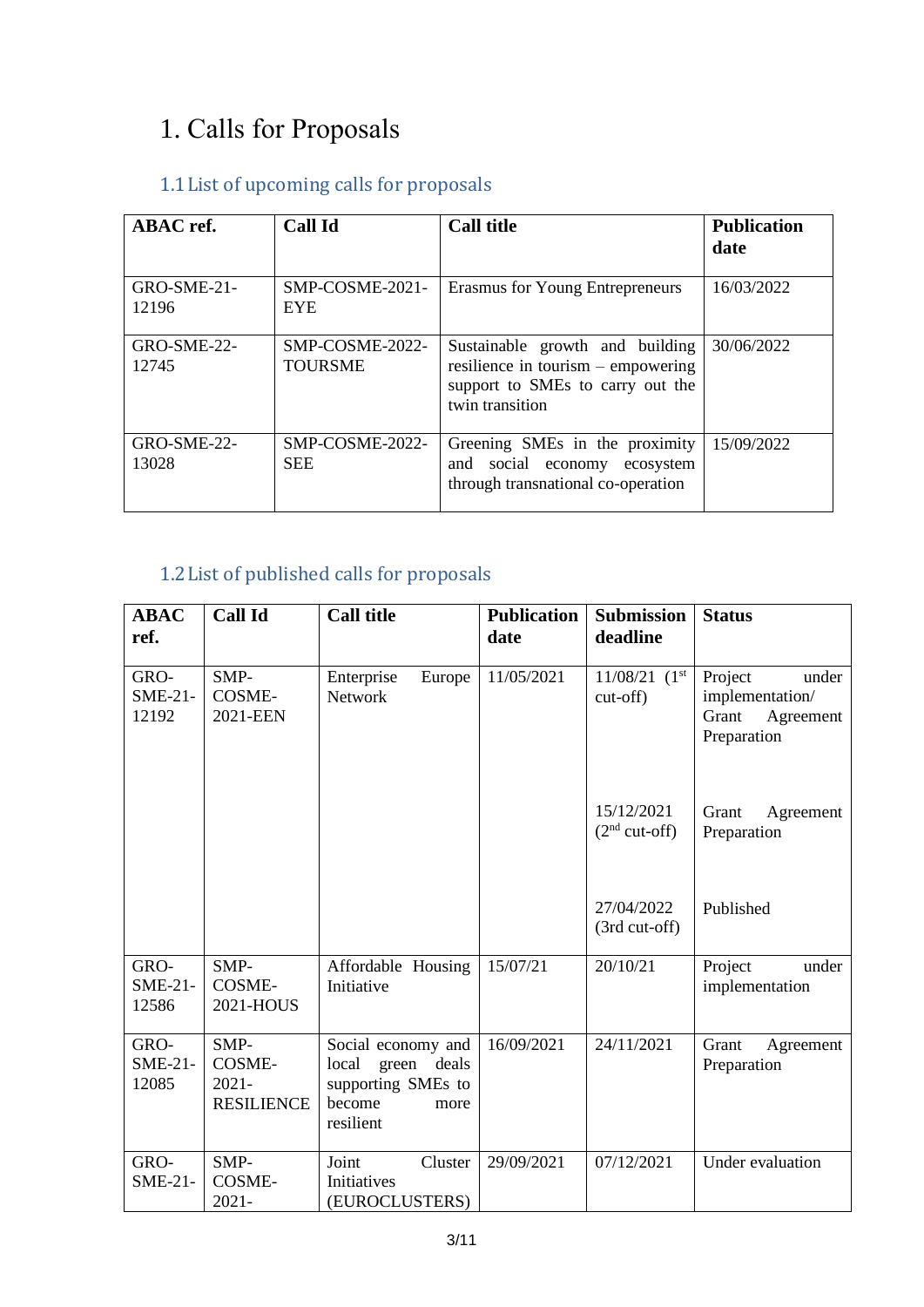| 12082                      | <b>CLUSTER</b>                                          | Europe's<br>for<br>recovery                                                                          |            |            |                  |
|----------------------------|---------------------------------------------------------|------------------------------------------------------------------------------------------------------|------------|------------|------------------|
| GRO-<br>$SME-21-$<br>12089 | SMP-<br>COSME-<br>$2021 -$<br><b>TOURSME</b>            | COVID-19<br>Recovery<br>Through<br><b>Sustainable Tourism</b><br>Growth and SME<br>Support           | 09/12/2021 | 02/03/2022 | Under evaluation |
| GRO-<br>$SME-21-$<br>12087 | SMP-<br><b>COSME-</b><br>2021-IPLI                      | Intellectual Property<br>Licensing<br>Intermediaries                                                 | 15/12/2021 | 22/02/2022 | Under evaluation |
| GRO-<br>$SME-21-$<br>12203 | SMP-<br>COSME-<br>2021-SPP                              | Sustainability<br>Partnerships<br>for<br><b>SMEs</b><br>adopting<br>sustainable<br>more<br>practices | 15/12/2021 | 15/03/2022 | Published        |
| GRO-<br>$SME-21-$<br>12197 | SMP-<br><b>COSME-</b><br>$2021 -$<br>SMECC <sub>2</sub> | EU SME Centre in<br>China $-$ phase IV<br>(re-launch)                                                | 26/01/2022 | 15/03/22   | Published        |
| GRO-<br>$SME-21-$<br>12064 | SMP-<br>COSME-<br>2021-PPI                              | Public<br>procurement<br>Innovation<br>of<br>development                                             | 27/01/2022 | 03/05/22   | Published        |
| GRO-<br>$SME-21-$<br>12063 | SMP-<br><b>COSME-</b><br>$2021 -$<br><b>TSMFRIEND</b>   | <b>SME</b><br>friendly<br>training for Central<br>Purchasing<br><b>Bodies</b><br>(CPBs)              | 23/02/22   | 18/05/22   | Published        |

#### <span id="page-3-0"></span>1.3Evaluation results

#### <span id="page-3-1"></span>**1.3.1 Proposals and budget**

| <b>Call Id</b>              | <b>Call title</b>                      | Eligible<br>proposals<br>received | <b>Proposals</b><br>invited<br>to<br>grant<br>agreement<br>preparation<br>(GAP) | <b>Proposals</b><br>in<br>the<br>reserve<br>list | <b>Total</b><br>requested<br>EU grant<br>(million<br>EUR) | <b>Maximum</b><br>EU<br>grant<br>(million<br>EUR) |
|-----------------------------|----------------------------------------|-----------------------------------|---------------------------------------------------------------------------------|--------------------------------------------------|-----------------------------------------------------------|---------------------------------------------------|
| SMP-<br>COSME-<br>2021-EEN  | Enterprise<br>Europe<br><b>Network</b> | 105                               | 67                                                                              | 18                                               | 213.58                                                    | 169.27                                            |
| SMP-<br>COSME-<br>2021-HOUS | Affordable<br>Housing<br>Initiative    | 1                                 | 1                                                                               | $\theta$                                         | 1.2                                                       | 1.2                                               |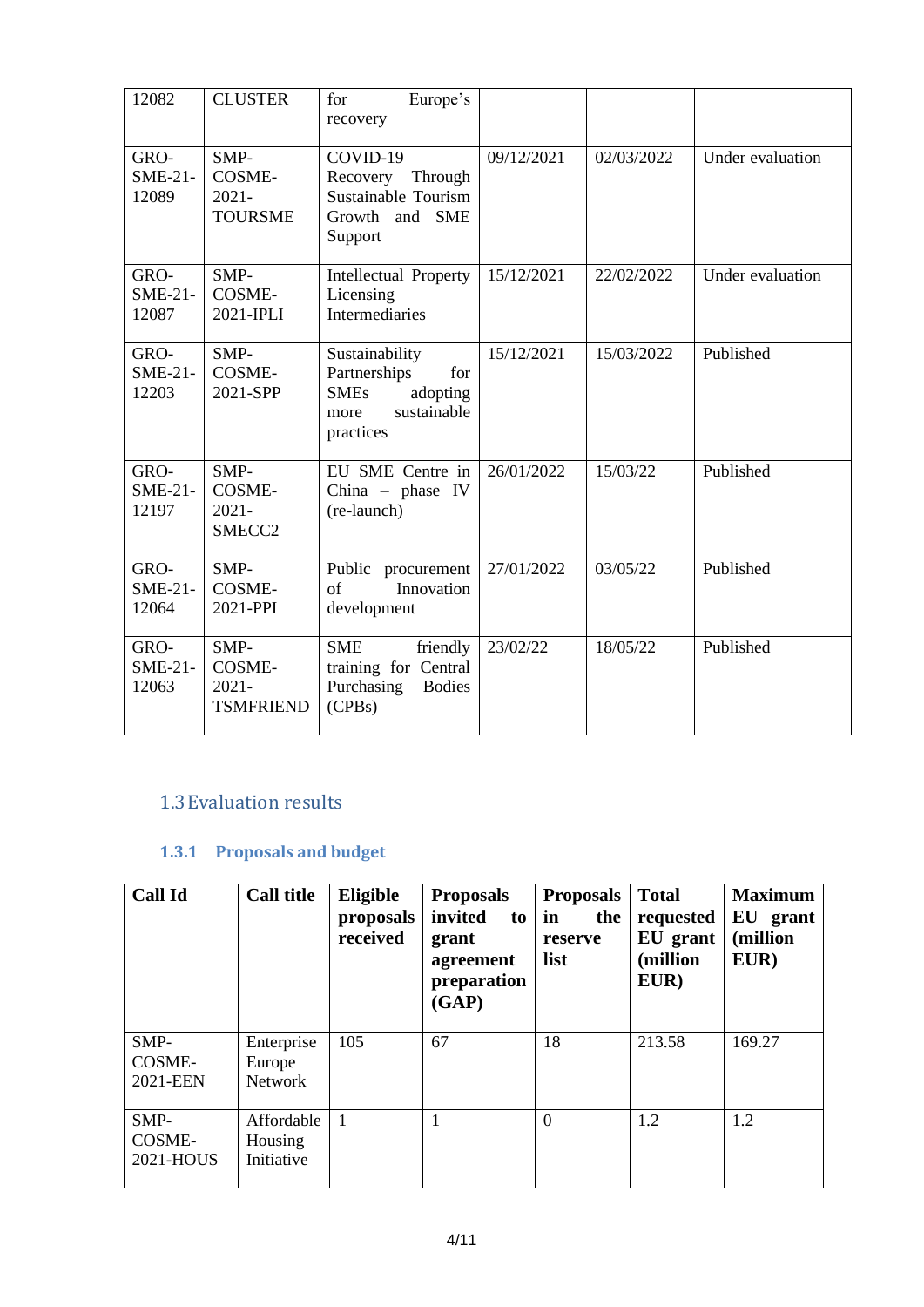| SMP-              | Social     | 27 | 19 | $\theta$ | 5.01 | 3.64 |
|-------------------|------------|----|----|----------|------|------|
| COSME-            | economy    |    |    |          |      |      |
| $2021 -$          | and local  |    |    |          |      |      |
| <b>RESILIENCE</b> | green      |    |    |          |      |      |
|                   | deals      |    |    |          |      |      |
|                   | supporting |    |    |          |      |      |
|                   | SMEs to    |    |    |          |      |      |
|                   | become     |    |    |          |      |      |
|                   | more       |    |    |          |      |      |
|                   | resilient  |    |    |          |      |      |
|                   |            |    |    |          |      |      |

#### <span id="page-4-0"></span>**1.3.2 Country breakdown**

| <b>Call Id</b><br>SMP-<br>COSME-<br>$2021 -$<br><b>EEN</b> | <b>Call title</b><br>Enterprise<br>Europe<br>Network | <b>Eligible</b><br>proposals<br>received | <b>Proposals</b><br>invited<br>to<br>grant<br>agreement<br>preparation<br>(GAP) | <b>Proposals</b><br>in<br>the<br>reserve list | <b>Total requested</b><br>EU<br>grant<br>(million EUR) |
|------------------------------------------------------------|------------------------------------------------------|------------------------------------------|---------------------------------------------------------------------------------|-----------------------------------------------|--------------------------------------------------------|
| Albania                                                    |                                                      | 1                                        | $\boldsymbol{0}$                                                                | $\mathbf{1}$                                  | 0.36                                                   |
| Armenia                                                    |                                                      | $\mathbf{1}$                             | $\overline{0}$                                                                  | $\boldsymbol{0}$                              | 0.28                                                   |
| Austria                                                    |                                                      | $\mathbf{1}$                             | $\mathbf{1}$                                                                    | $\boldsymbol{0}$                              | 3.3                                                    |
| Belgium                                                    |                                                      | $\overline{3}$                           | $\overline{3}$                                                                  | $\boldsymbol{0}$                              | 5.22                                                   |
|                                                            | Bosnia & Herzegovina                                 | $\overline{2}$                           | $\boldsymbol{0}$                                                                | $\overline{2}$                                | 1.1                                                    |
| Bulgaria                                                   |                                                      | $\overline{2}$                           | $\mathbf{1}$                                                                    | $\mathbf{1}$                                  | 5.09                                                   |
| Croatia                                                    |                                                      | $\mathbf{1}$                             | $\mathbf{1}$                                                                    | $\boldsymbol{0}$                              | 1.4                                                    |
| Cyprus                                                     |                                                      | $\overline{2}$                           | $\mathbf{1}$                                                                    | $\boldsymbol{0}$                              | 2.07                                                   |
| Czech Republic                                             |                                                      | $\overline{2}$                           | $\mathbf{1}$                                                                    | $\boldsymbol{0}$                              | 7.12                                                   |
| Denmark                                                    |                                                      | $\mathbf{1}$                             | $\mathbf{1}$                                                                    | $\boldsymbol{0}$                              | 2.48                                                   |
| Estonia                                                    |                                                      | $\mathbf{1}$                             | $\mathbf{1}$                                                                    | $\boldsymbol{0}$                              | 0.61                                                   |
| Finland                                                    |                                                      | $\mathbf{1}$                             | $\mathbf{1}$                                                                    | $\boldsymbol{0}$                              | 2.15                                                   |
| France                                                     |                                                      | $\overline{7}$<br>11<br>$\boldsymbol{0}$ |                                                                                 |                                               | 28.1                                                   |
| Germany                                                    |                                                      | 16<br>13<br>$\boldsymbol{0}$             |                                                                                 |                                               | 36.59                                                  |
| Greece                                                     |                                                      | $\mathbf{1}$                             | $\mathbf{1}$                                                                    | $\boldsymbol{0}$                              | 4.46                                                   |
| Hungary                                                    |                                                      | $\overline{2}$                           | $\mathbf{1}$                                                                    | $\boldsymbol{0}$                              | 6.87                                                   |
| Iceland                                                    |                                                      | $\mathbf{1}$                             | $\mathbf{1}$                                                                    | $\boldsymbol{0}$                              | $0.78\,$                                               |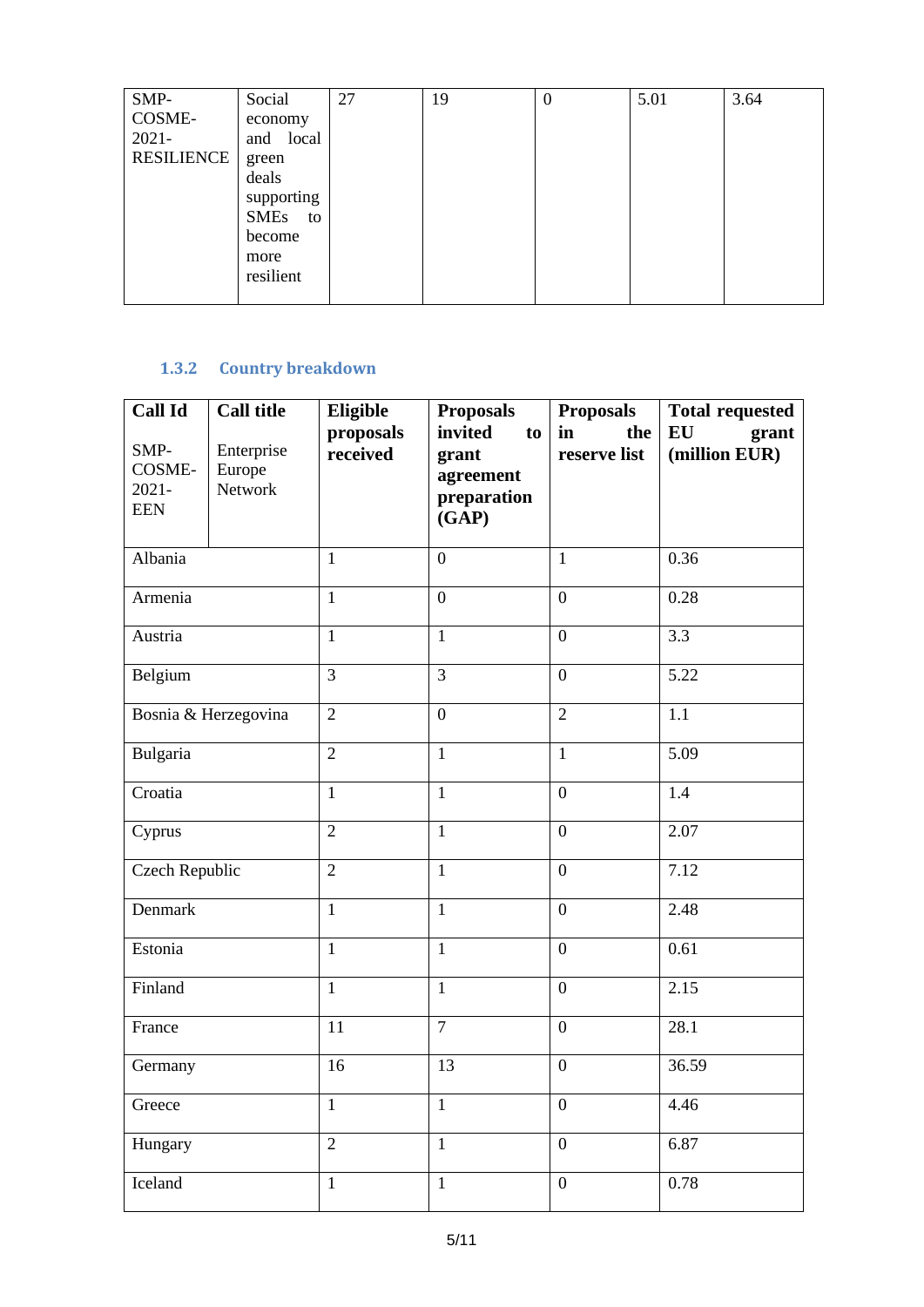| Ireland         | $\mathbf{1}$   | $\overline{0}$ | $\overline{0}$   | 2.03              |
|-----------------|----------------|----------------|------------------|-------------------|
| Italy           | $\overline{8}$ | 6              | $\boldsymbol{0}$ | $\overline{25.7}$ |
| Latvia          | $\overline{1}$ | $\overline{1}$ | $\boldsymbol{0}$ | 0.84              |
| Lichtenstein    | $\overline{0}$ | $\overline{0}$ | $\boldsymbol{0}$ | $\overline{0}$    |
| Lithuania       | $\mathbf{1}$   | $\mathbf{1}$   | $\overline{0}$   | 1.08              |
| Luxembourg      | $\mathbf{1}$   | $\mathbf{1}$   | $\overline{0}$   | 0.79              |
| Malta           | $\overline{1}$ | $\overline{0}$ | $\mathbf{0}$     | 0.61              |
| The Netherlands | $\mathbf{1}$   | $\mathbf{1}$   | $\mathbf{0}$     | 6.5               |
| Norway          | $\overline{1}$ | $\overline{1}$ | $\overline{0}$   | 2.73              |
| Poland          | $\overline{4}$ | $\overline{4}$ | $\boldsymbol{0}$ | 11.29             |
| Portugal        | $\overline{2}$ | $\overline{1}$ | $\overline{0}$   | 3.82              |
| Romania         | $\overline{5}$ | $\overline{4}$ | $\overline{0}$   | 6.38              |
| Serbia          | $\overline{1}$ | $\overline{0}$ | $\overline{1}$   | $\overline{1.3}$  |
| Slovakia        | $\overline{2}$ | $\overline{1}$ | $\boldsymbol{0}$ | 2.75              |
| Slovenia        | $\mathbf{1}$   | $\mathbf{1}$   | $\boldsymbol{0}$ | 1.42              |
| Spain           | 10             | 9              | $\boldsymbol{0}$ | 18                |
| Sweden          | $\mathbf{1}$   | $\mathbf{1}$   | $\mathbf{0}$     | 3.78              |
| Turkey          | 10             | $\overline{0}$ | 10               | 11.9              |
| Ukraine         | $\overline{2}$ | $\overline{0}$ | $\mathbf{1}$     | 2.85              |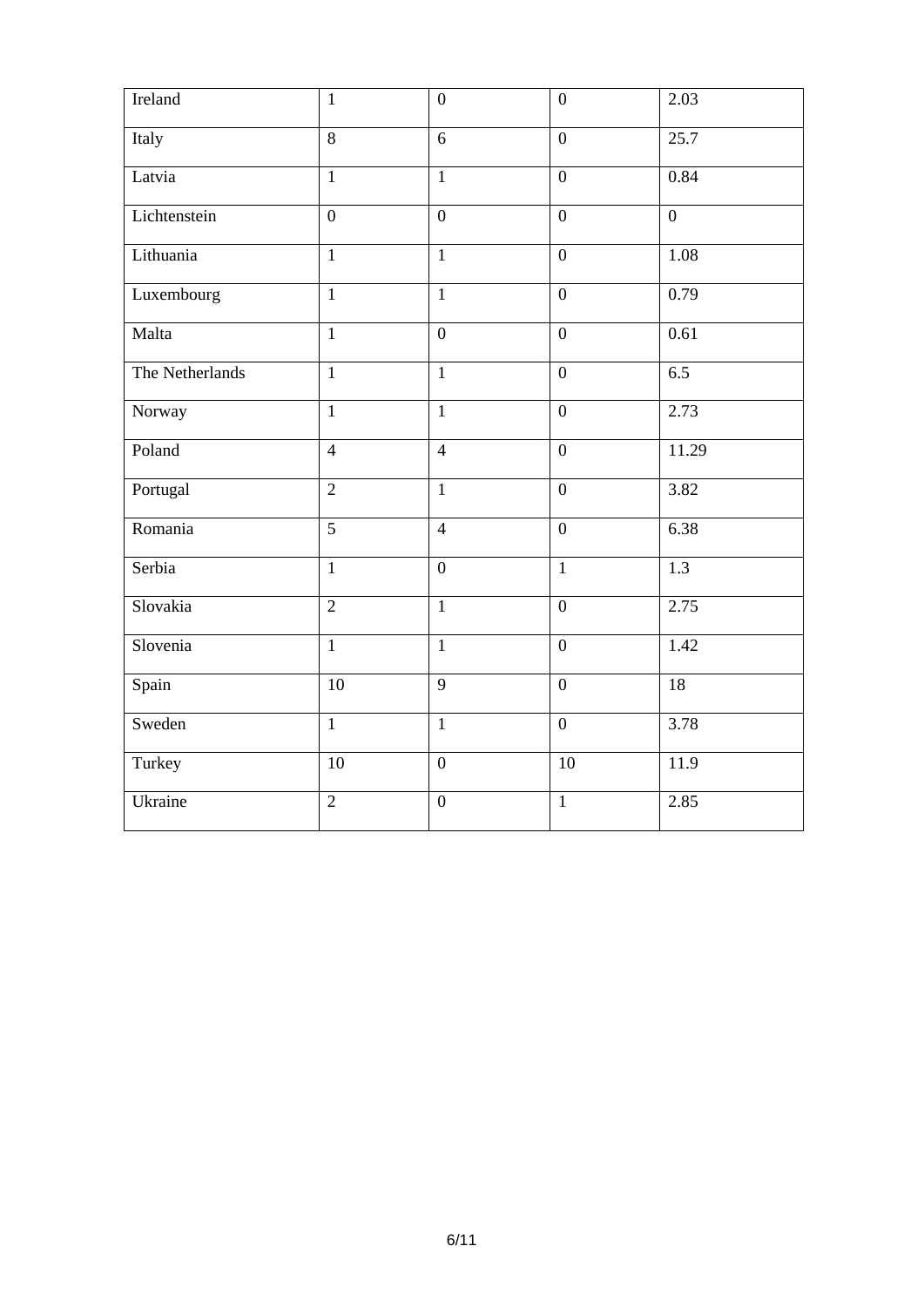| <b>Call Id</b><br>SMP-<br>COSME-<br>$2021 -$<br><b>HOUS</b> | <b>Call title</b><br>Affordable<br>Housing<br>Initiative | Eligible<br>proposals<br>received | <b>Proposals</b><br>invited<br>to<br>grant<br>agreement<br>preparation<br>(GAP) | <b>Proposals</b><br>in<br>the<br>reserve list | <b>Total requested</b><br>EU<br>grant<br>(million EUR) |
|-------------------------------------------------------------|----------------------------------------------------------|-----------------------------------|---------------------------------------------------------------------------------|-----------------------------------------------|--------------------------------------------------------|
| Belgium                                                     |                                                          | 1                                 | 1<br>$\overline{0}$                                                             |                                               | 0.69                                                   |
| Estonia                                                     |                                                          | 1                                 |                                                                                 | $\overline{0}$                                | 0.03                                                   |
| France                                                      | 1                                                        |                                   | 1                                                                               | $\overline{0}$                                | 0.18                                                   |
| Italy                                                       |                                                          | 1                                 | 1                                                                               | $\theta$                                      | 0.03                                                   |
| The Netherlands                                             |                                                          | 1                                 |                                                                                 | $\overline{0}$                                |                                                        |
| Spain                                                       | 1                                                        |                                   |                                                                                 | $\theta$                                      | 0.17                                                   |

| Call Id<br>SMP-<br>COSME-<br>$2021 -$<br><b>RESILIENCE</b> | <b>Call title</b><br>Social<br>economy<br>local<br>and<br>green deals<br>supporting<br><b>SMEs</b><br>to<br>become<br>more<br>resilient | Eligible<br>proposals<br>received | <b>Proposals</b><br>invited<br>to<br>grant<br>agreement<br>preparation<br>GAP) | <b>Proposals</b><br>the<br>in<br>reserve list | <b>Total</b><br>requested EU<br>grant (million<br>EUR) |
|------------------------------------------------------------|-----------------------------------------------------------------------------------------------------------------------------------------|-----------------------------------|--------------------------------------------------------------------------------|-----------------------------------------------|--------------------------------------------------------|
| Austria                                                    |                                                                                                                                         | $\overline{2}$                    | $\overline{2}$                                                                 | $\mathbf{0}$                                  | 0.08                                                   |
| Aruba                                                      |                                                                                                                                         | $\mathbf{1}$                      | $\boldsymbol{0}$                                                               | $\boldsymbol{0}$                              | 0.07                                                   |
| Belgium                                                    |                                                                                                                                         | 8                                 | 6                                                                              | $\overline{0}$                                | 0.4                                                    |
| Bulgaria                                                   |                                                                                                                                         | $\mathbf{1}$                      | $\mathbf{1}$                                                                   | $\boldsymbol{0}$                              | 0.02                                                   |
| Croatia                                                    |                                                                                                                                         | $\overline{5}$                    | 5                                                                              | $\mathbf{0}$                                  | 0.22                                                   |
| Cyprus                                                     |                                                                                                                                         | $\mathbf{1}$                      | $\mathbf{1}$                                                                   | $\overline{0}$                                | 0.04                                                   |
| Czech Republic                                             |                                                                                                                                         | $\mathbf{1}$                      | $\overline{0}$                                                                 | $\overline{0}$                                | 0.03                                                   |
| Denmark                                                    |                                                                                                                                         | $\overline{2}$                    | $\mathbf{1}$                                                                   | $\mathbf{0}$                                  | 0.1                                                    |
| Finland                                                    |                                                                                                                                         | $\overline{2}$                    | $\mathbf{1}$                                                                   | $\overline{0}$                                | 0.06                                                   |
| France                                                     |                                                                                                                                         | $\overline{4}$                    | 3                                                                              | $\overline{0}$                                | 0.24                                                   |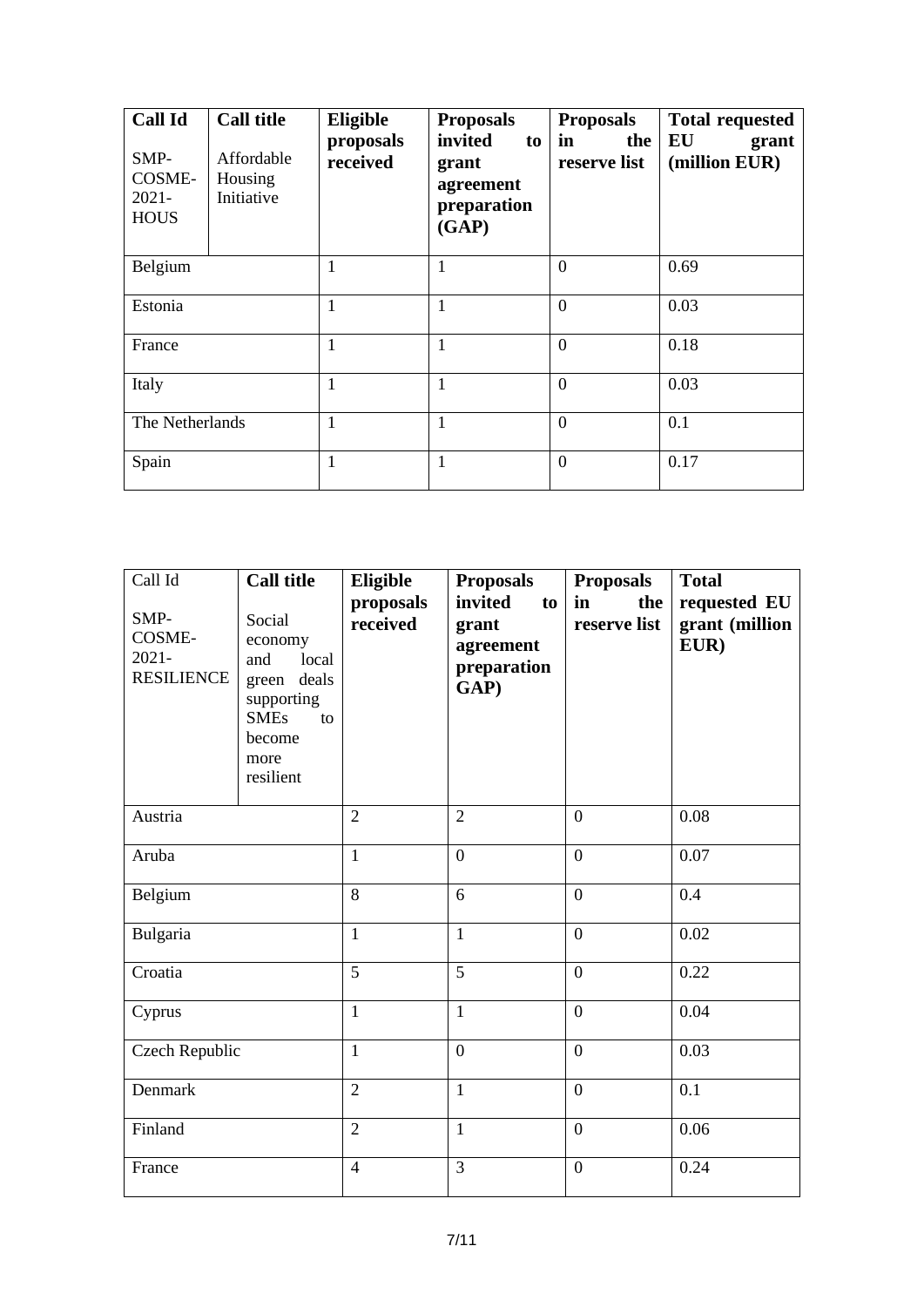| Germany         | $\overline{3}$ | $\overline{2}$   | $\boldsymbol{0}$ | 0.27             |
|-----------------|----------------|------------------|------------------|------------------|
| Greece          | $\overline{4}$ | $\overline{4}$   | $\overline{0}$   | 0.22             |
| Hungary         | $\overline{2}$ | $\overline{2}$   | $\overline{0}$   | 0.12             |
| Ireland         | $\overline{2}$ | $\mathbf{1}$     | $\overline{0}$   | 0.08             |
| Italy           | 19             | 14               | $\boldsymbol{0}$ | 1.41             |
| Kosovo*         | $\mathbf{1}$   | $\boldsymbol{0}$ | $\boldsymbol{0}$ | 0.11             |
| Latvia          | $\overline{2}$ | $\mathbf{1}$     | $\overline{0}$   | 0.07             |
| Lithuania       | $\mathbf{1}$   | $\boldsymbol{0}$ | $\mathbf{0}$     | 0.03             |
| The Netherlands | $\overline{3}$ | $\overline{2}$   | $\overline{0}$   | 0.13             |
| Poland          | $\overline{2}$ | $\overline{2}$   | $\boldsymbol{0}$ | $0.07\,$         |
| Portugal        | $\overline{3}$ | $\overline{2}$   | $\boldsymbol{0}$ | 0.15             |
| Romania         | $\overline{2}$ | $\mathbf{1}$     | $\overline{0}$   | 0.15             |
| Slovakia        | $\mathbf{1}$   | $\mathbf{1}$     | $\overline{0}$   | $0.\overline{1}$ |
| Slovenia        | $\overline{3}$ | $\overline{2}$   | $\overline{0}$   | 0.26             |
| Spain           | 11             | 9                | $\overline{0}$   | 0.57             |
| Sweden          | $\overline{3}$ | $\overline{2}$   | $\boldsymbol{0}$ | 0.15             |
| Turkey          | $\mathbf{1}$   | $\boldsymbol{0}$ | $\boldsymbol{0}$ | 0.02             |

<span id="page-7-0"></span>\*This designation is without prejudice to positions on status, and is in line with UNSCR 1244/1999 and the ICJ Opinion on the Kosovo declaration of independence

## 1.4List of projects funded

| <b>Project</b><br>Call Id    | <b>Call title</b>                      | <b>Project acronym</b>             | Project<br>start date | Project<br>end date | Project<br>budget                                   | <b>Maximum</b><br>EU grant |
|------------------------------|----------------------------------------|------------------------------------|-----------------------|---------------------|-----------------------------------------------------|----------------------------|
| $SMP-$<br>COSME-<br>2021-EEN | Enterprise<br>Europe<br><b>Network</b> | <b>EEN TREND</b><br><b>EAST FR</b> |                       |                     | $[01/01/2022]30/06/2025]$ 5,089,316.88 3,102,957.66 |                            |
| $SMP-$<br>COSME-<br>2021-EEN | Enterprise<br>Europe<br><b>Network</b> | MED2EUROPE                         |                       |                     | $[01/01/2022]30/06/2025]3,277,173.05]1,980,403.50$  |                            |
| $SMP-$<br>COSME-<br>2021-EEN | Enterprise<br>Europe<br><b>Network</b> | NRW.Europa                         |                       |                     | 01/01/2022 30/06/2025 11,270,246.93 6,559,559,25    |                            |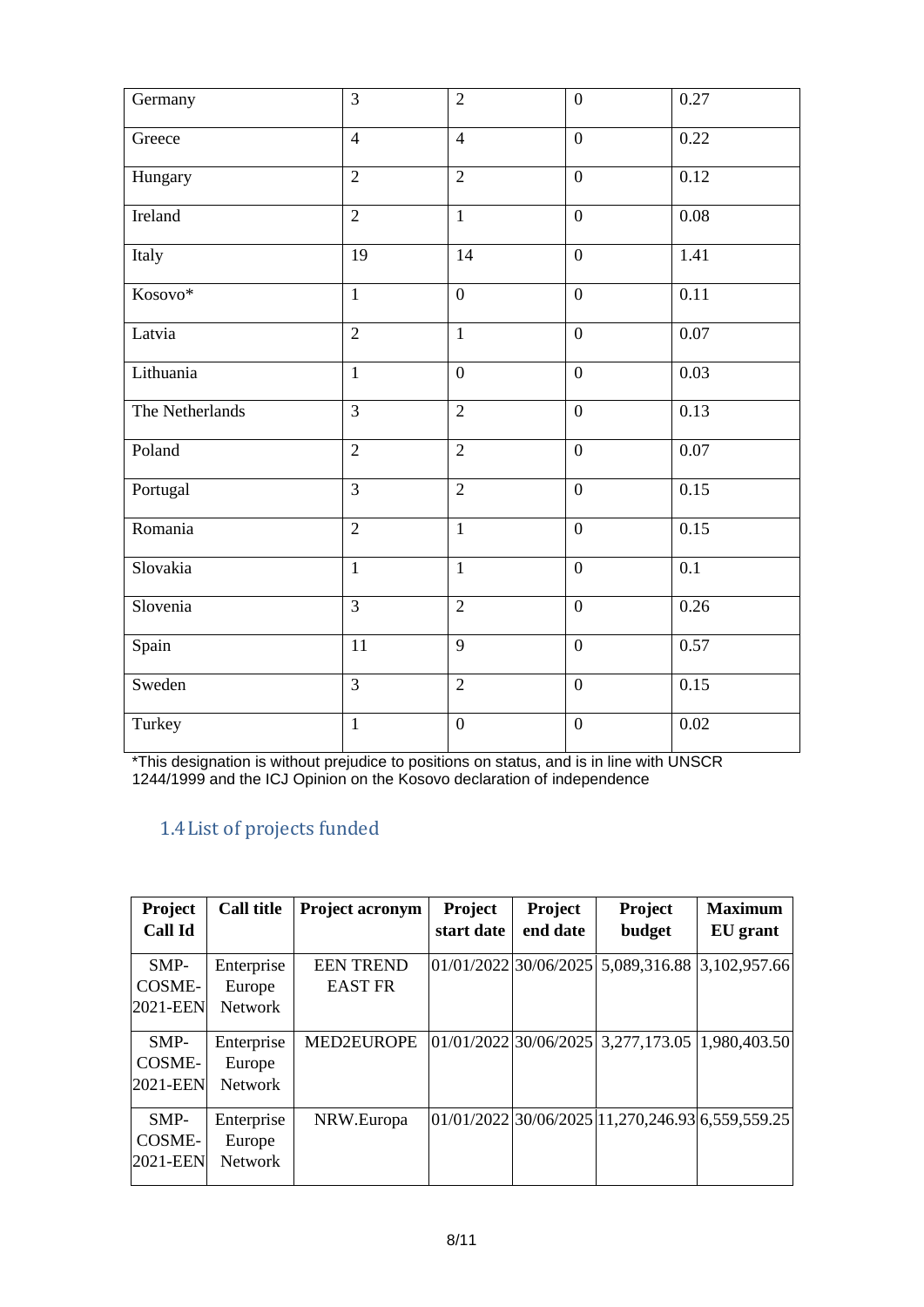| SMP-<br>COSME-<br>2021-EEN | Enterprise<br>Europe<br><b>Network</b> | E.E.N. Flanders                                                      |                       | $[01/01/2022]$ 30/06/2025 4,097,068.75 2,460,241.25 |              |
|----------------------------|----------------------------------------|----------------------------------------------------------------------|-----------------------|-----------------------------------------------------|--------------|
| SMP-<br>COSME-<br>2021-EEN | Enterprise<br>Europe<br>Network        | <b>CROHUB4SME</b>                                                    |                       | $01/01/2022$ 30/06/2025 2,363,518.75                | 1,398,659.00 |
| SMP-<br>COSME-<br>2021-EEN | Enterprise<br>Europe<br>Network        | <b>ALPS EEN</b>                                                      |                       | $01/01/2022$ 30/06/2025 3,705,135.00 2,251,502.00   |              |
| SMP-<br>COSME-<br>2021-EEN | Enterprise<br>Europe<br>Network        | <b>SWEEN France</b>                                                  | 01/01/2022 30/06/2025 | 7,307,667.02                                        | 4,436,397.69 |
| SMP-<br>COSME-<br>2021-EEN | Enterprise<br>Europe<br>Network        | Austria4SME                                                          |                       | $01/01/2022$ 30/06/2025 6,288,182.65 3,300,741.00   |              |
| SMP-<br>COSME-<br>2021-EEN | Enterprise<br>Europe<br>Network        | <b>EURACTE III</b>                                                   |                       | $01/01/2022$ 30/06/2025 2,880,077.50 1,732,046.50   |              |
| SMP-<br>COSME-<br>2021-EEN | Enterprise<br>Europe<br>Network        | <b>SEIMED</b>                                                        |                       | 01/01/2022 30/06/2025 3,959,157.80 2,276,903.94     |              |
| SMP-<br>COSME-<br>2021-EEN | Enterprise<br>Europe<br>Network        | <b>CATCIM</b>                                                        | 01/01/2022 30/06/2025 | 4,549,291.75                                        | 2,693,186.59 |
| SMP-<br>COSME-<br>2021-EEN | Enterprise<br>Europe<br>Network        | Bavaria2Europe                                                       |                       | 01/01/2022 30/06/2025 8,338,956.63                  | 4,810,876.07 |
| SMP-<br>COSME-<br>2021-EEN | Enterprise<br>Europe<br>Network        | EEN-PORTUGAL 01/01/2022 30/06/2025 5,925,423.75 3,578,651.15<br>2025 |                       |                                                     |              |
| SMP-<br>COSME-<br>2021-EEN | Enterprise<br>Europe<br>Network        | <b>SIMPLER</b>                                                       |                       | 01/01/2022 30/06/2025 8,964,926.96 5,393,807.93     |              |
| SMP-<br>COSME-<br>2021-EEN | Enterprise<br>Europe<br>Network        | EEN Lithuania                                                        |                       | $01/01/2022$ 30/06/2025 1,784,748.41 1,080,608.94   |              |
| SMP-<br>COSME-<br>2021-EEN | Enterprise<br>Europe<br>Network        | EENWallonie2022 01/01/2022 30/06/2025 3,027,991.25 1,346,757.89      |                       |                                                     |              |
| SMP-<br>COSME-<br>2021-EEN | Enterprise<br>Europe<br>Network        | EEN4WP                                                               | 01/01/2022 30/06/2025 | 5,422,078.14 3,253,246.84                           |              |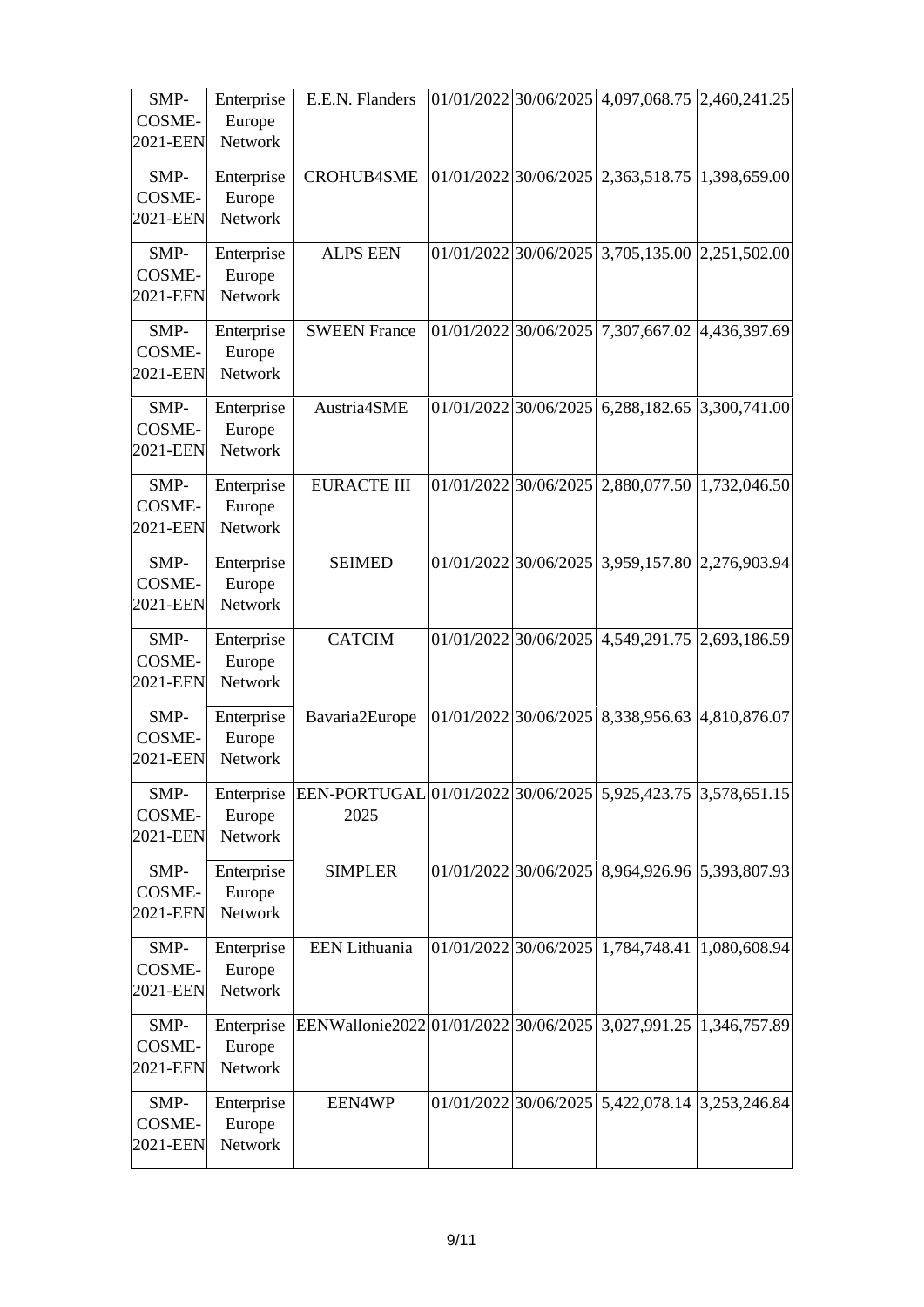| SMP-<br>COSME-<br>2021-EEN                | Enterprise<br>Europe<br>Network     | <b>EEN</b> Finland                                              |  | $01/01/2022$ 30/06/2025 4,233,698.75 2,145,031.70 |            |
|-------------------------------------------|-------------------------------------|-----------------------------------------------------------------|--|---------------------------------------------------|------------|
| SMP-<br>COSME-<br>2021-EEN                | Enterprise<br>Europe<br>Network     | EEN-LV_4SME                                                     |  | $[01/01/2022]$ 30/06/2025 1,399,921.00            | 839,952.60 |
| SMP-<br>COSME-<br>2021-EEN                | Enterprise<br>Europe<br>Network     | <b>BISON3T</b>                                                  |  | $01/01/2022$ 30/06/2025 6,301,265.50 3,580,550.00 |            |
| SMP-<br>COSME-<br>2021-EEN                | Enterprise<br>Europe<br>Network     | <b>EEN Slovenia</b>                                             |  | $01/01/2022$ 30/06/2025 2,367,626.88 1,420,574.00 |            |
| SMP-<br>COSME-<br>2021-EEN                | Enterprise<br>Europe<br>Network     | ACTIS 2022-2025 01/01/2022 30/06/2025 3,192,300.89 1,924,316.53 |  |                                                   |            |
| SMP-<br>COSME-<br>2021-EEN                | Enterprise<br>Europe<br>Network     | <b>EENDK V</b>                                                  |  | $01/01/2022$ 30/06/2025 4,036,367.11 2,478,165.88 |            |
| SMP-<br>COSME-<br>2021-EEN                | Enterprise<br>Europe<br>Network     | <b>RO-Boost SMEs</b><br>2.0                                     |  | $01/01/2022$ 30/06/2025 2,010,261.86 1,206,131.25 |            |
| SMP-<br>COSME-<br>$2021 -$<br><b>HOUS</b> | Affordable<br>Housing<br>Initiative | <b>SHAPE-EU</b>                                                 |  | 04/03/2022 03/03/2024 1,332,711.75 1,199,440.52   |            |